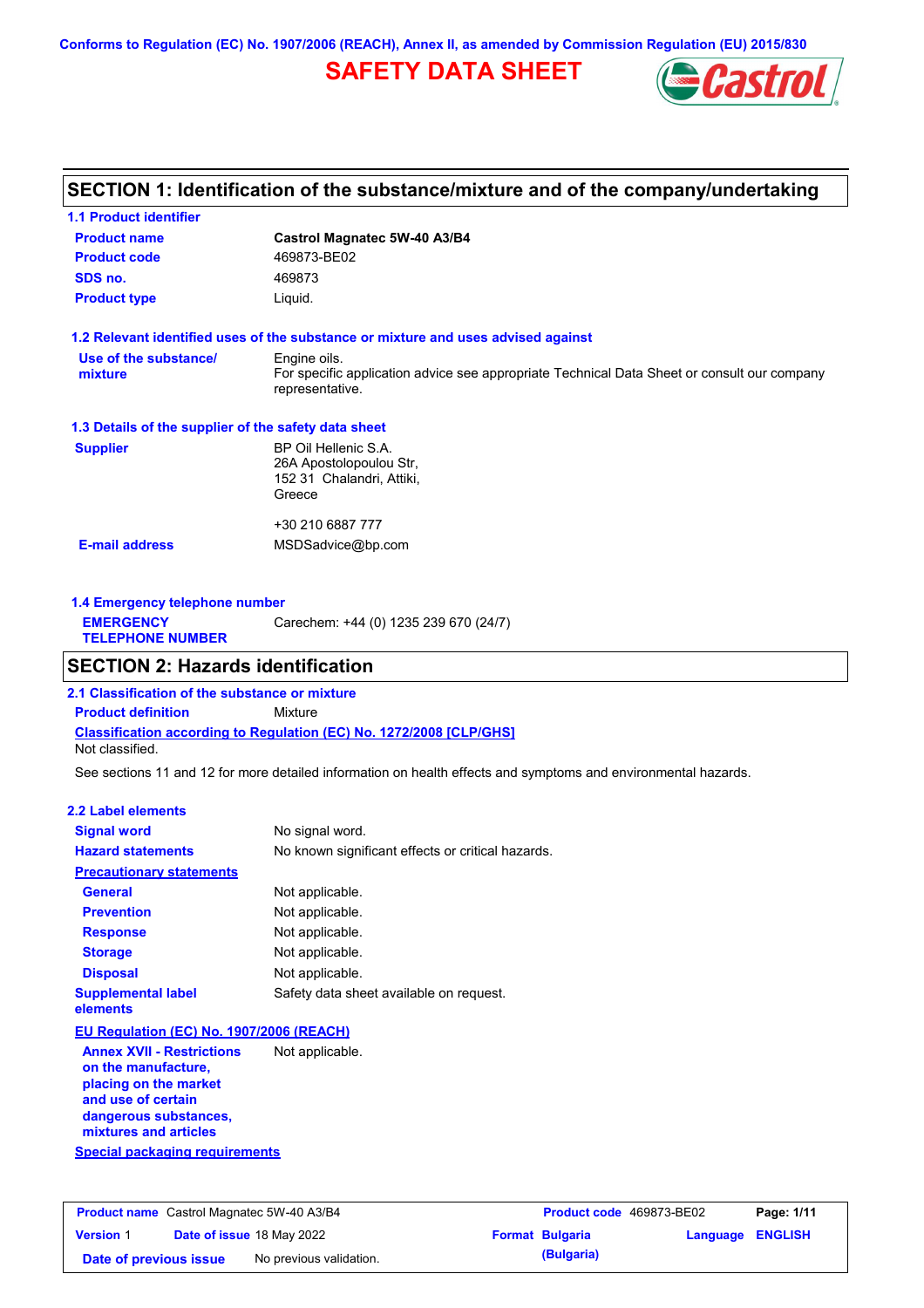## **SECTION 2: Hazards identification**

| <b>Containers to be fitted</b><br>with child-resistant<br>fastenings                                                     | Not applicable.                                                                                                                                                                                                          |
|--------------------------------------------------------------------------------------------------------------------------|--------------------------------------------------------------------------------------------------------------------------------------------------------------------------------------------------------------------------|
| <b>Tactile warning of danger</b>                                                                                         | Not applicable.                                                                                                                                                                                                          |
| 2.3 Other hazards                                                                                                        |                                                                                                                                                                                                                          |
| <b>Results of PBT and vPvB</b><br>assessment                                                                             | Product does not meet the criteria for PBT or vPvB according to Regulation (EC) No. 1907/2006,<br>Annex XIII.                                                                                                            |
| <b>Product meets the criteria</b><br>for PBT or vPvB according<br>to Regulation (EC) No.<br><b>1907/2006, Annex XIII</b> | This mixture does not contain any substances that are assessed to be a PBT or a vPvB.                                                                                                                                    |
| Other hazards which do<br>not result in classification                                                                   | Defatting to the skin.<br>USED ENGINE OILS<br>Used engine oil may contain hazardous components which have the potential to cause skin<br>cancer.<br>See Toxicological Information, section 11 of this Safety Data Sheet. |

### **SECTION 3: Composition/information on ingredients**

**Mixture** 

### **3.2 Mixtures**

**Product definition**

| Highly refined base oil (IP 346 DMSO extract < 3%). Proprietary performance additives. |                                                                                                            |   |                                               |             |
|----------------------------------------------------------------------------------------|------------------------------------------------------------------------------------------------------------|---|-----------------------------------------------|-------------|
| <b>Product/ingredient</b><br>name                                                      | <b>Identifiers</b>                                                                                         | % | <b>Regulation (EC) No.</b><br>1272/2008 [CLP] | <b>Type</b> |
| Distillates (petroleum), hydrotreated<br>heavy paraffinic                              | REACH #: 01-2119484627-25 $\geq$ 50 - $\leq$ 75<br>EC: 265-157-1<br>CAS: 64742-54-7<br>Index: 649-467-00-8 |   | Not classified.                               | $[2]$       |
| Distillates (petroleum), hydrotreated<br>heavy paraffinic                              | REACH #: 01-2119484627-25 ≥25 - ≤50<br>EC: 265-157-1<br>CAS: 64742-54-7<br>Index: 649-467-00-8             |   | Asp. Tox. 1, H304                             | [1] [2]     |
| Distillates (petroleum), solvent-<br>dewaxed heavy paraffinic                          | REACH #: 01-2119471299-27 ≤5<br>EC: 265-169-7<br>CAS: 64742-65-0<br>Index: 649-474-00-6                    |   | Not classified.                               | $[2]$       |
| Lubricating oils (petroleum), C15-30,<br>hydrotreated neutral oil-based                | REACH #: 01-2119474878-16 ≤3<br>EC: 276-737-9<br>CAS: 72623-86-0<br>Index: 649-482-00-X                    |   | Asp. Tox. 1, H304                             | [1] [2]     |
| Lubricating oils (petroleum), C20-50,<br>hydrotreated neutral oil-based                | REACH #: 01-2119474889-13 ≤3<br>EC: 276-738-4<br>CAS: 72623-87-1<br>Index: 649-483-00-5                    |   | Asp. Tox. 1, H304                             | [1] [2]     |
| See Section 16 for the full text of the H statements declared above.                   |                                                                                                            |   |                                               |             |

**Type** 

[1] Substance classified with a health or environmental hazard

[2] Substance with a workplace exposure limit

[3] Substance meets the criteria for PBT according to Regulation (EC) No. 1907/2006, Annex XIII

[4] Substance meets the criteria for vPvB according to Regulation (EC) No. 1907/2006, Annex XIII

[5] Substance of equivalent concern

[6] Additional disclosure due to company policy

Occupational exposure limits, if available, are listed in Section 8.

| <b>Product name</b> Castrol Magnatec 5W-40 A3/B4 |  | <b>Product code</b> 469873-BE02  |  | Page: 2/11             |                         |  |
|--------------------------------------------------|--|----------------------------------|--|------------------------|-------------------------|--|
| <b>Version 1</b>                                 |  | <b>Date of issue 18 May 2022</b> |  | <b>Format Bulgaria</b> | <b>Language ENGLISH</b> |  |
| Date of previous issue                           |  | No previous validation.          |  | (Bulgaria)             |                         |  |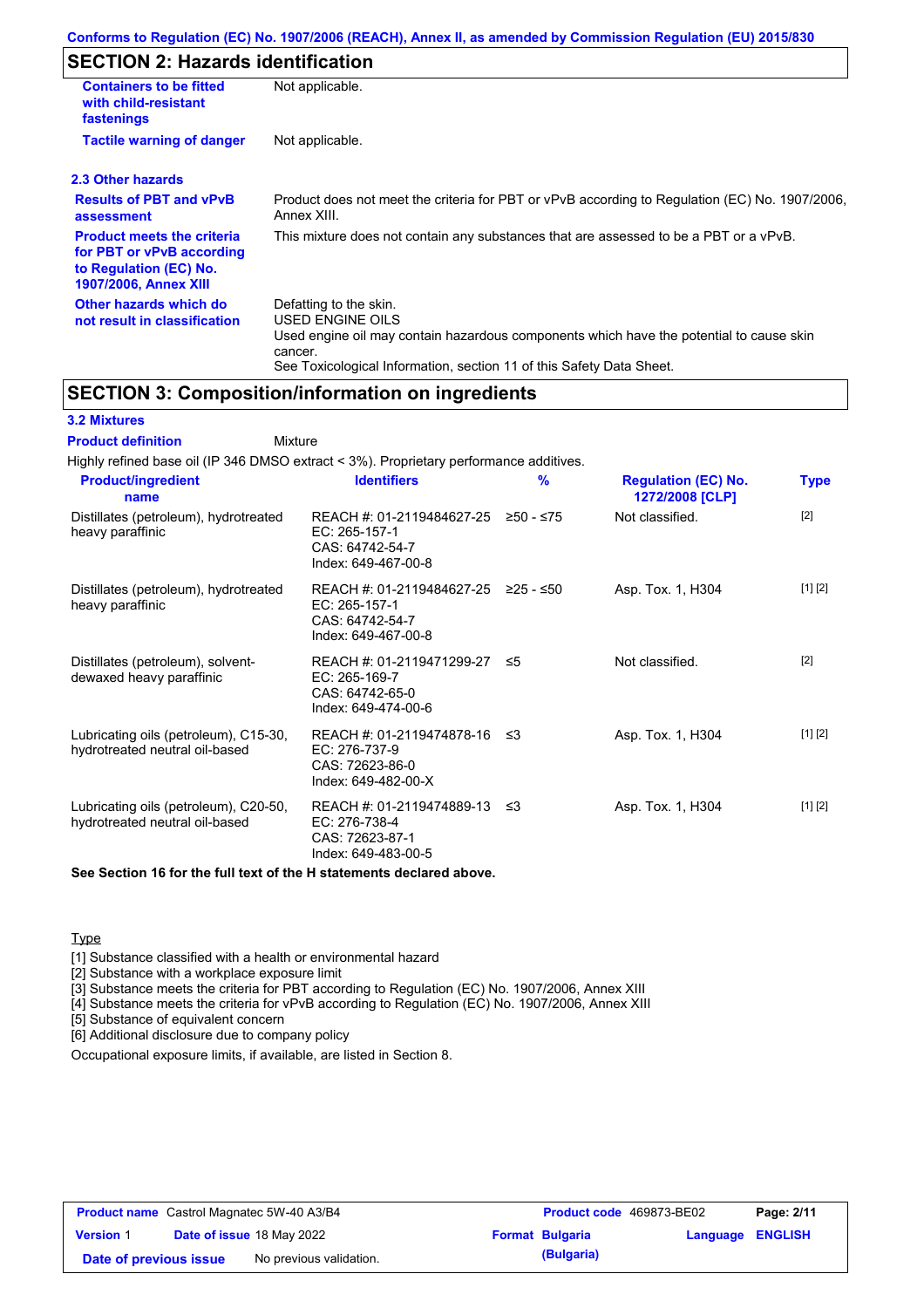### **SECTION 4: First aid measures**

| <b>4.1 Description of first aid measures</b> |                                                                                                                                                                                                                                         |
|----------------------------------------------|-----------------------------------------------------------------------------------------------------------------------------------------------------------------------------------------------------------------------------------------|
| Eye contact                                  | In case of contact, immediately flush eyes with plenty of water for at least 15 minutes. Eyelids<br>should be held away from the eyeball to ensure thorough rinsing. Check for and remove any<br>contact lenses. Get medical attention. |
| <b>Skin contact</b>                          | Wash skin thoroughly with soap and water or use recognised skin cleanser. Remove<br>contaminated clothing and shoes. Wash clothing before reuse. Clean shoes thoroughly before<br>reuse. Get medical attention if irritation develops.  |
| <b>Inhalation</b>                            | If inhaled, remove to fresh air. Get medical attention if symptoms occur.                                                                                                                                                               |
| <b>Ingestion</b>                             | Do not induce vomiting unless directed to do so by medical personnel. Get medical attention if<br>symptoms occur.                                                                                                                       |
| <b>Protection of first-aiders</b>            | No action shall be taken involving any personal risk or without suitable training.                                                                                                                                                      |

#### **4.2 Most important symptoms and effects, both acute and delayed**

See Section 11 for more detailed information on health effects and symptoms.

### **Potential acute health effects**

| <b>Inhalation</b>   | Vapour inhalation under ambient conditions is not normally a problem due to low vapour<br>pressure.               |
|---------------------|-------------------------------------------------------------------------------------------------------------------|
| <b>Ingestion</b>    | No known significant effects or critical hazards.                                                                 |
| <b>Skin contact</b> | Defatting to the skin. May cause skin dryness and irritation.                                                     |
| Eye contact         | No known significant effects or critical hazards.                                                                 |
|                     | Delayed and immediate effects as well as chronic effects from short and long-term exposure                        |
| <b>Inhalation</b>   | Overexposure to the inhalation of airborne droplets or aerosols may cause irritation of the<br>respiratory tract. |
| <b>Ingestion</b>    | Ingestion of large quantities may cause nausea and diarrhoea.                                                     |
| <b>Skin contact</b> | Prolonged or repeated contact can defat the skin and lead to irritation and/or dermatitis.                        |
| Eye contact         | Potential risk of transient stinging or redness if accidental eye contact occurs.                                 |

#### **4.3 Indication of any immediate medical attention and special treatment needed**

**Notes to physician** Treatment should in general be symptomatic and directed to relieving any effects.

## **SECTION 5: Firefighting measures**

| 5.1 Extinguishing media                                                                                                                                  |                                                                                                                                                                                                                                                                                                                                                                   |  |  |
|----------------------------------------------------------------------------------------------------------------------------------------------------------|-------------------------------------------------------------------------------------------------------------------------------------------------------------------------------------------------------------------------------------------------------------------------------------------------------------------------------------------------------------------|--|--|
| In case of fire, use foam, dry chemical or carbon dioxide extinguisher or spray.<br><b>Suitable extinguishing</b><br>media                               |                                                                                                                                                                                                                                                                                                                                                                   |  |  |
| <b>Unsuitable extinguishing</b><br>media                                                                                                                 | Do not use water jet. The use of a water jet may cause the fire to spread by splashing the<br>burning product.                                                                                                                                                                                                                                                    |  |  |
| 5.2 Special hazards arising from the substance or mixture                                                                                                |                                                                                                                                                                                                                                                                                                                                                                   |  |  |
| <b>Hazards from the</b><br>substance or mixture                                                                                                          | In a fire or if heated, a pressure increase will occur and the container may burst.                                                                                                                                                                                                                                                                               |  |  |
| <b>Hazardous combustion</b><br>Combustion products may include the following:<br>carbon oxides $(CO, CO2)$ (carbon monoxide, carbon dioxide)<br>products |                                                                                                                                                                                                                                                                                                                                                                   |  |  |
| 5.3 Advice for firefighters                                                                                                                              |                                                                                                                                                                                                                                                                                                                                                                   |  |  |
| <b>Special precautions for</b><br>fire-fighters                                                                                                          | No action shall be taken involving any personal risk or without suitable training. Promptly<br>isolate the scene by removing all persons from the vicinity of the incident if there is a fire.                                                                                                                                                                    |  |  |
| <b>Special protective</b><br>equipment for fire-fighters                                                                                                 | Fire-fighters should wear appropriate protective equipment and self-contained breathing<br>apparatus (SCBA) with a full face-piece operated in positive pressure mode. Clothing for fire-<br>fighters (including helmets, protective boots and gloves) conforming to European standard EN<br>469 will provide a basic level of protection for chemical incidents. |  |  |

### **SECTION 6: Accidental release measures**

### **6.1 Personal precautions, protective equipment and emergency procedures**

| For non-emergency<br>personnel                   | No action shall be taken involving any personal risk or without suitable training. Evacuate<br>surrounding areas. Keep unnecessary and unprotected personnel from entering. Do not touch<br>or walk through spilt material. Floors may be slippery; use care to avoid falling. Put on<br>appropriate personal protective equipment. |                        |                          |                |
|--------------------------------------------------|-------------------------------------------------------------------------------------------------------------------------------------------------------------------------------------------------------------------------------------------------------------------------------------------------------------------------------------|------------------------|--------------------------|----------------|
| For emergency responders                         | If specialised clothing is required to deal with the spillage, take note of any information in<br>Section 8 on suitable and unsuitable materials. See also the information in "For non-<br>emergency personnel".                                                                                                                    |                        |                          |                |
| <b>Product name</b> Castrol Magnatec 5W-40 A3/B4 |                                                                                                                                                                                                                                                                                                                                     |                        | Product code 469873-BE02 | Page: 3/11     |
| Date of issue 18 May 2022<br><b>Version 1</b>    |                                                                                                                                                                                                                                                                                                                                     | <b>Format Bulgaria</b> | Language                 | <b>ENGLISH</b> |
| Date of previous issue                           | No previous validation.                                                                                                                                                                                                                                                                                                             | (Bulgaria)             |                          |                |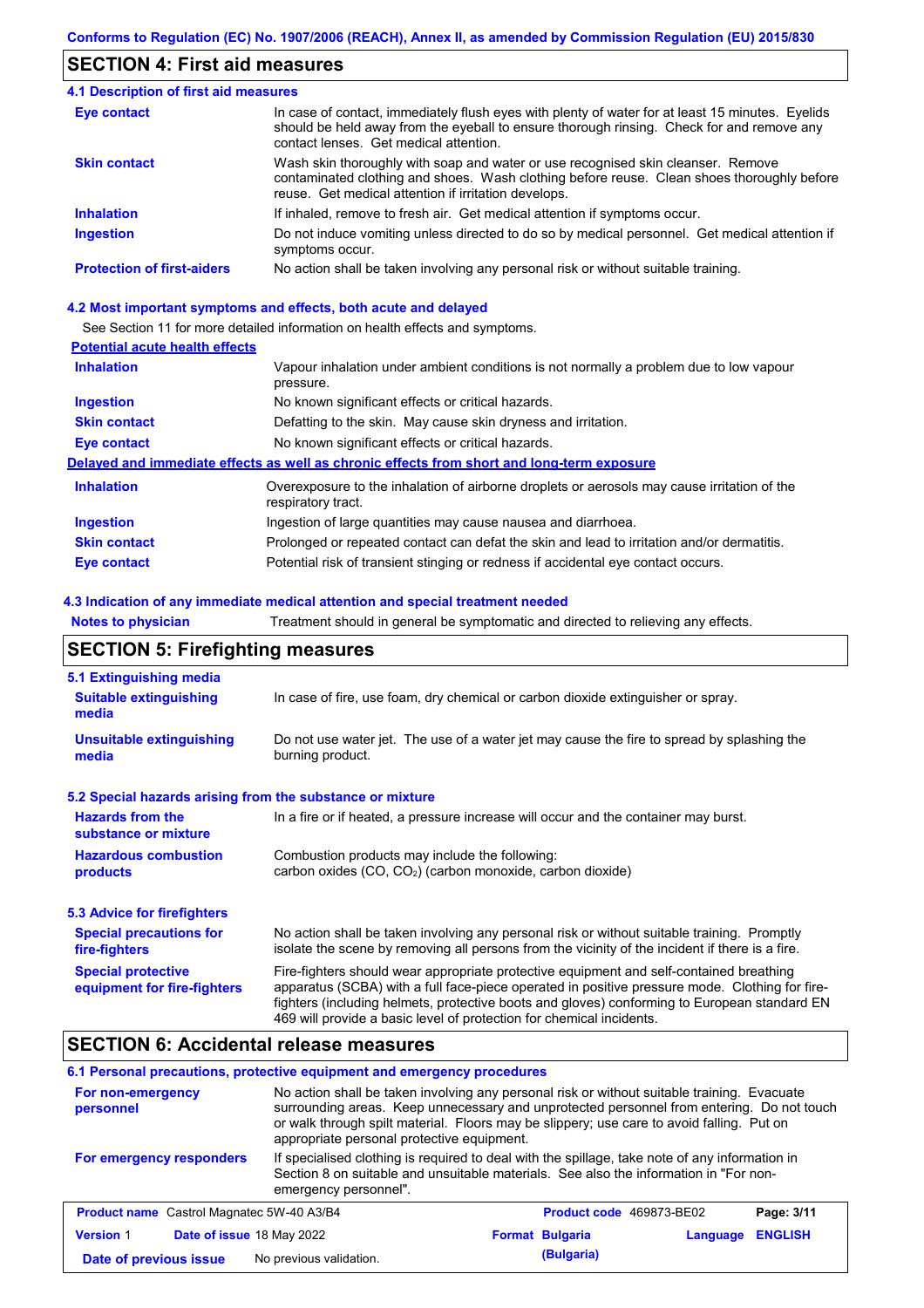## **SECTION 6: Accidental release measures**

| <b>6.2 Environmental</b><br>precautions                  | Avoid dispersal of spilt material and runoff and contact with soil, waterways, drains and sewers.<br>Inform the relevant authorities if the product has caused environmental pollution (sewers,<br>waterways, soil or air).                                                                                                                                                                    |
|----------------------------------------------------------|------------------------------------------------------------------------------------------------------------------------------------------------------------------------------------------------------------------------------------------------------------------------------------------------------------------------------------------------------------------------------------------------|
| 6.3 Methods and material for containment and cleaning up |                                                                                                                                                                                                                                                                                                                                                                                                |
| <b>Small spill</b>                                       | Stop leak if without risk. Move containers from spill area. Absorb with an inert material and<br>place in an appropriate waste disposal container. Dispose of via a licensed waste disposal<br>contractor.                                                                                                                                                                                     |
| Large spill                                              | Stop leak if without risk. Move containers from spill area. Prevent entry into sewers, water<br>courses, basements or confined areas. Contain and collect spillage with non-combustible,<br>absorbent material e.g. sand, earth, vermiculite or diatomaceous earth and place in container<br>for disposal according to local regulations. Dispose of via a licensed waste disposal contractor. |
| 6.4 Reference to other<br><b>sections</b>                | See Section 1 for emergency contact information.<br>See Section 5 for firefighting measures.<br>See Section 8 for information on appropriate personal protective equipment.<br>See Section 12 for environmental precautions.<br>See Section 13 for additional waste treatment information.                                                                                                     |

## **SECTION 7: Handling and storage**

### **7.1 Precautions for safe handling**

| <b>Protective measures</b>                                             | Put on appropriate personal protective equipment.                                                                                                                                                                                                                                                                                                                                                                                                                                        |
|------------------------------------------------------------------------|------------------------------------------------------------------------------------------------------------------------------------------------------------------------------------------------------------------------------------------------------------------------------------------------------------------------------------------------------------------------------------------------------------------------------------------------------------------------------------------|
| <b>Advice on general</b><br>occupational hygiene                       | Eating, drinking and smoking should be prohibited in areas where this material is handled,<br>stored and processed. Wash thoroughly after handling. Remove contaminated clothing and<br>protective equipment before entering eating areas. See also Section 8 for additional<br>information on hygiene measures.                                                                                                                                                                         |
| 7.2 Conditions for safe<br>storage, including any<br>incompatibilities | Store in accordance with local requlations. Store in a dry, cool and well-ventilated area, away<br>from incompatible materials (see Section 10). Keep away from heat and direct sunlight. Keep<br>container tightly closed and sealed until ready for use. Containers that have been opened must<br>be carefully resealed and kept upright to prevent leakage. Store and use only in equipment/<br>containers designed for use with this product. Do not store in unlabelled containers. |
| <b>Not suitable</b>                                                    | Prolonged exposure to elevated temperature                                                                                                                                                                                                                                                                                                                                                                                                                                               |
| 7.3 Specific end use(s)                                                |                                                                                                                                                                                                                                                                                                                                                                                                                                                                                          |

**Recommendations**

See section 1.2 and Exposure scenarios in annex, if applicable.

### **SECTION 8: Exposure controls/personal protection**

#### **8.1 Control parameters**

**Occupational exposure limits**

| <b>Product/ingredient name</b>                                          | <b>Exposure limit values</b>                                                                                                                                                         |
|-------------------------------------------------------------------------|--------------------------------------------------------------------------------------------------------------------------------------------------------------------------------------|
| Distillates (petroleum), hydrotreated heavy paraffinic                  | Ministry of Labour and Social Policy and the Ministry of Health -<br>Ordinance No 13/2003. (Bulgaria).<br>Limit value 8 hours: 5 mg/m <sup>3</sup> 8 hours. Issued/Revised: 12/2006  |
| Distillates (petroleum), hydrotreated heavy paraffinic                  | Ministry of Labour and Social Policy and the Ministry of Health -<br>Ordinance No 13/2003. (Bulgaria).<br>Limit value 8 hours: 5 mg/m <sup>3</sup> 8 hours. Issued/Revised: 12/2006  |
| Distillates (petroleum), solvent-dewaxed heavy<br>paraffinic            | Ministry of Labour and Social Policy and the Ministry of Health -<br>Ordinance No 13/2003. (Bulgaria).<br>Limit value 8 hours: 5 mg/m <sup>3</sup> 8 hours. Issued/Revised: 12/2006  |
| Lubricating oils (petroleum), C15-30, hydrotreated<br>neutral oil-based | Ministry of Labour and Social Policy and the Ministry of Health -<br>Ordinance No 13/2003. (Bulgaria).<br>Limit value 8 hours: 5 mg/m <sup>3</sup> 8 hours. Issued/Revised: 12/2006  |
| Lubricating oils (petroleum), C20-50, hydrotreated<br>neutral oil-based | Ministry of Labour and Social Policy and the Ministry of Health -<br>Ordinance No 13/2003. (Bulgaria).<br>Limit value 8 hours: $5 \text{ mg/m}^3$ 8 hours. Issued/Revised: $12/2006$ |
|                                                                         | Whilst specific OELs for certain components may be shown in this section, other components may be present in any mist,                                                               |

vapour or dust produced. Therefore, the specific OELs may not be applicable to the product as a whole and are provided for guidance only.

| <b>Product name</b> Castrol Magnatec 5W-40 A3/B4 |  | <b>Product code</b> 469873-BE02  | Page: 4/11 |                        |                         |  |
|--------------------------------------------------|--|----------------------------------|------------|------------------------|-------------------------|--|
| <b>Version 1</b>                                 |  | <b>Date of issue 18 May 2022</b> |            | <b>Format Bulgaria</b> | <b>Language ENGLISH</b> |  |
| Date of previous issue                           |  | No previous validation.          |            | (Bulgaria)             |                         |  |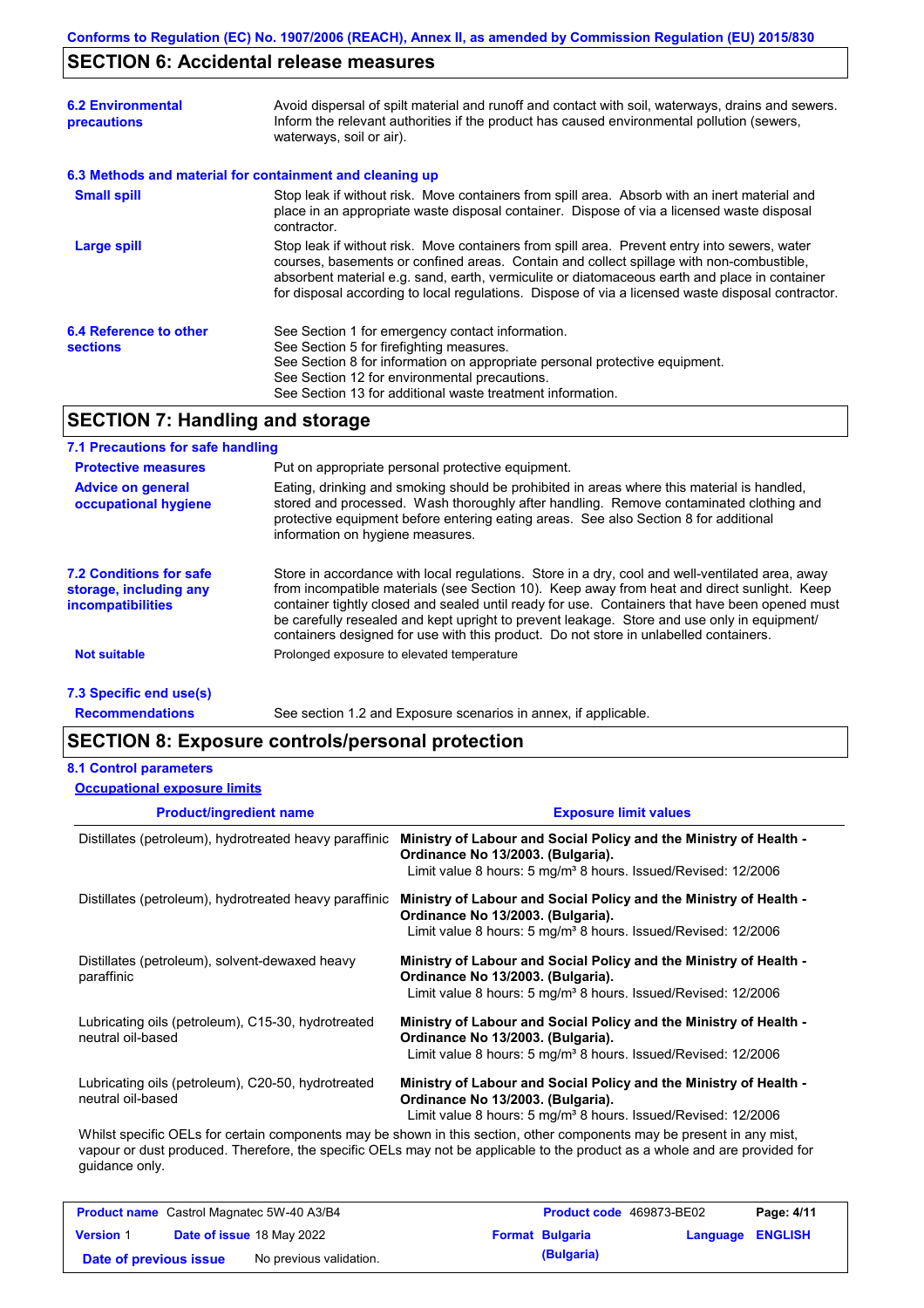## **SECTION 8: Exposure controls/personal protection**

| <b>Recommended monitoring</b><br>procedures                    |                                                           | If this product contains ingredients with exposure limits, personal, workplace atmosphere or<br>biological monitoring may be required to determine the effectiveness of the ventilation or other<br>control measures and/or the necessity to use respiratory protective equipment. Reference<br>should be made to monitoring standards, such as the following: European Standard EN 689<br>(Workplace atmospheres - Guidance for the assessment of exposure by inhalation to chemical<br>agents for comparison with limit values and measurement strategy) European Standard EN<br>14042 (Workplace atmospheres - Guide for the application and use of procedures for the<br>assessment of exposure to chemical and biological agents) European Standard EN 482<br>(Workplace atmospheres - General requirements for the performance of procedures for the<br>measurement of chemical agents) Reference to national guidance documents for methods for<br>the determination of hazardous substances will also be required. |                  |            |
|----------------------------------------------------------------|-----------------------------------------------------------|----------------------------------------------------------------------------------------------------------------------------------------------------------------------------------------------------------------------------------------------------------------------------------------------------------------------------------------------------------------------------------------------------------------------------------------------------------------------------------------------------------------------------------------------------------------------------------------------------------------------------------------------------------------------------------------------------------------------------------------------------------------------------------------------------------------------------------------------------------------------------------------------------------------------------------------------------------------------------------------------------------------------------|------------------|------------|
| <b>Derived No Effect Level</b><br>No DNELs/DMELs available.    |                                                           |                                                                                                                                                                                                                                                                                                                                                                                                                                                                                                                                                                                                                                                                                                                                                                                                                                                                                                                                                                                                                            |                  |            |
| <b>Predicted No Effect Concentration</b><br>No PNECs available |                                                           |                                                                                                                                                                                                                                                                                                                                                                                                                                                                                                                                                                                                                                                                                                                                                                                                                                                                                                                                                                                                                            |                  |            |
| <b>8.2 Exposure controls</b>                                   |                                                           |                                                                                                                                                                                                                                                                                                                                                                                                                                                                                                                                                                                                                                                                                                                                                                                                                                                                                                                                                                                                                            |                  |            |
| <b>Appropriate engineering</b><br>controls                     | kept in good condition and properly maintained.           | Provide exhaust ventilation or other engineering controls to keep the relevant airborne<br>concentrations below their respective occupational exposure limits.<br>All activities involving chemicals should be assessed for their risks to health, to ensure<br>exposures are adequately controlled. Personal protective equipment should only be considered<br>after other forms of control measures (e.g. engineering controls) have been suitably evaluated.<br>Personal protective equipment should conform to appropriate standards, be suitable for use, be<br>Your supplier of personal protective equipment should be consulted for advice on selection and<br>appropriate standards. For further information contact your national organisation for standards.<br>The final choice of protective equipment will depend upon a risk assessment. It is important to<br>ensure that all items of personal protective equipment are compatible.                                                                       |                  |            |
| <b>Individual protection measures</b>                          |                                                           |                                                                                                                                                                                                                                                                                                                                                                                                                                                                                                                                                                                                                                                                                                                                                                                                                                                                                                                                                                                                                            |                  |            |
| <b>Hygiene measures</b>                                        |                                                           | Wash hands, forearms and face thoroughly after handling chemical products, before eating,<br>smoking and using the lavatory and at the end of the working period. Ensure that eyewash<br>stations and safety showers are close to the workstation location.                                                                                                                                                                                                                                                                                                                                                                                                                                                                                                                                                                                                                                                                                                                                                                |                  |            |
| <b>Respiratory protection</b>                                  | of the working conditions.                                | In case of insufficient ventilation, wear suitable respiratory equipment.<br>The correct choice of respiratory protection depends upon the chemicals being handled, the<br>conditions of work and use, and the condition of the respiratory equipment. Safety procedures<br>should be developed for each intended application. Respiratory protection equipment should<br>therefore be chosen in consultation with the supplier/manufacturer and with a full assessment                                                                                                                                                                                                                                                                                                                                                                                                                                                                                                                                                    |                  |            |
| <b>Eye/face protection</b><br><b>Skin protection</b>           | Safety glasses with side shields.                         |                                                                                                                                                                                                                                                                                                                                                                                                                                                                                                                                                                                                                                                                                                                                                                                                                                                                                                                                                                                                                            |                  |            |
| <b>Hand protection</b>                                         | <b>General Information:</b>                               |                                                                                                                                                                                                                                                                                                                                                                                                                                                                                                                                                                                                                                                                                                                                                                                                                                                                                                                                                                                                                            |                  |            |
|                                                                |                                                           | Because specific work environments and material handling practices vary, safety procedures<br>should be developed for each intended application. The correct choice of protective gloves<br>depends upon the chemicals being handled, and the conditions of work and use. Most gloves<br>provide protection for only a limited time before they must be discarded and replaced (even the<br>best chemically resistant gloves will break down after repeated chemical exposures).<br>Gloves should be chosen in consultation with the supplier / manufacturer and taking account of                                                                                                                                                                                                                                                                                                                                                                                                                                         |                  |            |
|                                                                | a full assessment of the working conditions.              |                                                                                                                                                                                                                                                                                                                                                                                                                                                                                                                                                                                                                                                                                                                                                                                                                                                                                                                                                                                                                            |                  |            |
|                                                                | Recommended: Nitrile gloves.<br><b>Breakthrough time:</b> |                                                                                                                                                                                                                                                                                                                                                                                                                                                                                                                                                                                                                                                                                                                                                                                                                                                                                                                                                                                                                            |                  |            |
|                                                                |                                                           | Breakthrough time data are generated by glove manufacturers under laboratory test conditions<br>and represent how long a glove can be expected to provide effective permeation resistance. It<br>is important when following breakthrough time recommendations that actual workplace<br>conditions are taken into account. Always consult with your glove supplier for up-to-date<br>technical information on breakthrough times for the recommended glove type.<br>Our recommendations on the selection of gloves are as follows:                                                                                                                                                                                                                                                                                                                                                                                                                                                                                         |                  |            |
|                                                                | Continuous contact:                                       |                                                                                                                                                                                                                                                                                                                                                                                                                                                                                                                                                                                                                                                                                                                                                                                                                                                                                                                                                                                                                            |                  |            |
|                                                                | can be obtained.                                          | Gloves with a minimum breakthrough time of 240 minutes, or >480 minutes if suitable gloves<br>If suitable gloves are not available to offer that level of protection, gloves with shorter<br>breakthrough times may be acceptable as long as appropriate glove maintenance and                                                                                                                                                                                                                                                                                                                                                                                                                                                                                                                                                                                                                                                                                                                                             |                  |            |
| Product name Castrol Magnatec 5W-40 A3/B4                      |                                                           | Product code 469873-BE02                                                                                                                                                                                                                                                                                                                                                                                                                                                                                                                                                                                                                                                                                                                                                                                                                                                                                                                                                                                                   |                  | Page: 5/11 |
| <b>Version 1</b><br>Date of issue 18 May 2022                  |                                                           | <b>Format Bulgaria</b>                                                                                                                                                                                                                                                                                                                                                                                                                                                                                                                                                                                                                                                                                                                                                                                                                                                                                                                                                                                                     | Language ENGLISH |            |
| Date of previous issue                                         | No previous validation.                                   | (Bulgaria)                                                                                                                                                                                                                                                                                                                                                                                                                                                                                                                                                                                                                                                                                                                                                                                                                                                                                                                                                                                                                 |                  |            |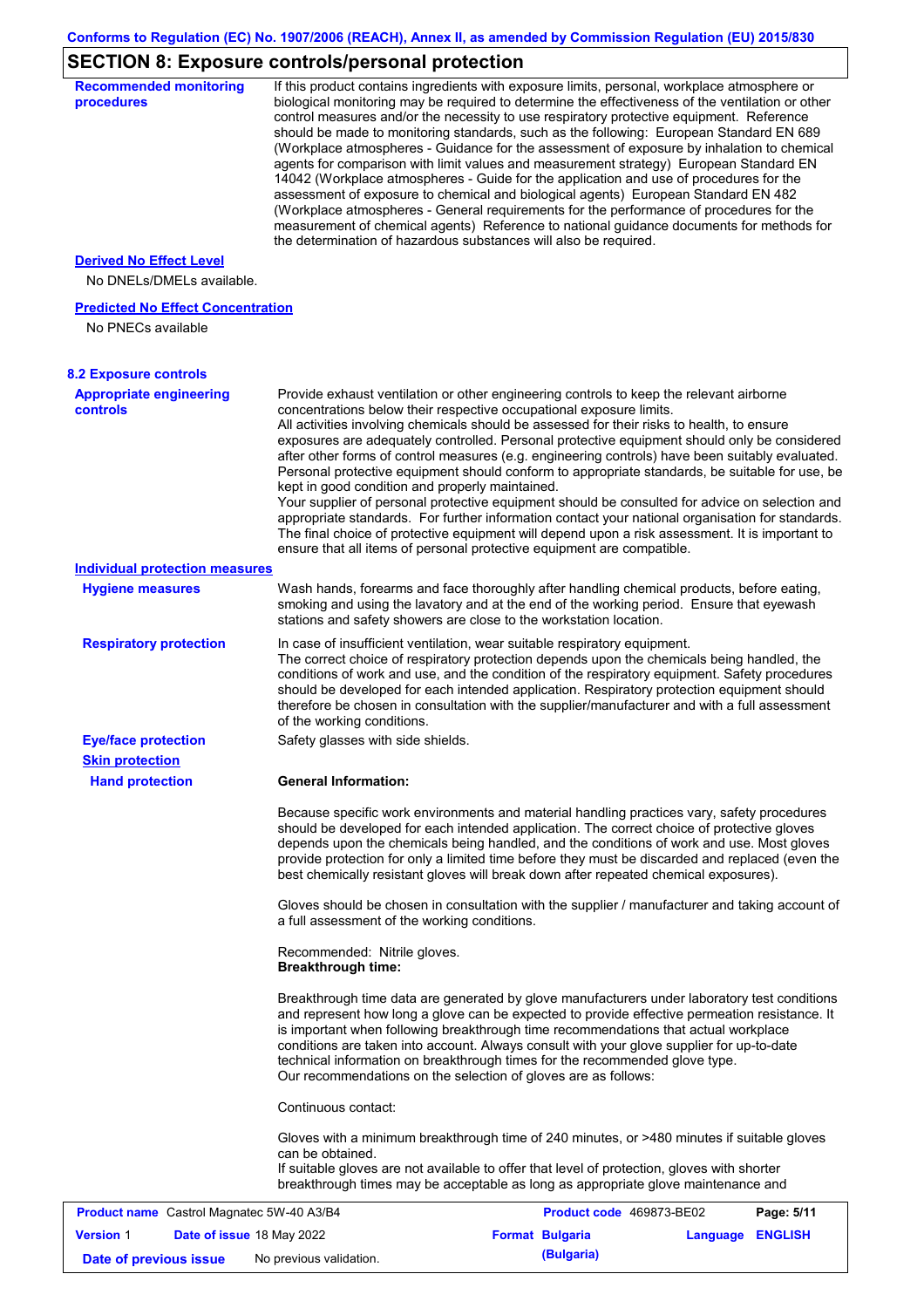## **SECTION 8: Exposure controls/personal protection**

replacement regimes are determined and adhered to.

Short-term / splash protection:

|                                           | Recommended breakthrough times as above.<br>It is recognised that for short-term, transient exposures, gloves with shorter breakthrough times<br>may commonly be used. Therefore, appropriate maintenance and replacement regimes must<br>be determined and rigorously followed.<br><b>Glove Thickness:</b>                                                                                                                                                                                                                                                                                                                                                                           |
|-------------------------------------------|---------------------------------------------------------------------------------------------------------------------------------------------------------------------------------------------------------------------------------------------------------------------------------------------------------------------------------------------------------------------------------------------------------------------------------------------------------------------------------------------------------------------------------------------------------------------------------------------------------------------------------------------------------------------------------------|
|                                           | For general applications, we recommend gloves with a thickness typically greater than 0.35 mm.                                                                                                                                                                                                                                                                                                                                                                                                                                                                                                                                                                                        |
|                                           | It should be emphasised that glove thickness is not necessarily a good predictor of glove<br>resistance to a specific chemical, as the permeation efficiency of the glove will be dependent<br>on the exact composition of the glove material. Therefore, glove selection should also be based<br>on consideration of the task requirements and knowledge of breakthrough times.<br>Glove thickness may also vary depending on the glove manufacturer, the glove type and the<br>glove model. Therefore, the manufacturers' technical data should always be taken into account<br>to ensure selection of the most appropriate glove for the task.                                     |
|                                           | Note: Depending on the activity being conducted, gloves of varying thickness may be required<br>for specific tasks. For example:                                                                                                                                                                                                                                                                                                                                                                                                                                                                                                                                                      |
|                                           | • Thinner gloves (down to 0.1 mm or less) may be required where a high degree of manual<br>dexterity is needed. However, these gloves are only likely to give short duration protection and<br>would normally be just for single use applications, then disposed of.                                                                                                                                                                                                                                                                                                                                                                                                                  |
|                                           | • Thicker gloves (up to 3 mm or more) may be required where there is a mechanical (as well<br>as a chemical) risk i.e. where there is abrasion or puncture potential.                                                                                                                                                                                                                                                                                                                                                                                                                                                                                                                 |
| <b>Skin and body</b>                      | Use of protective clothing is good industrial practice.<br>Personal protective equipment for the body should be selected based on the task being<br>performed and the risks involved and should be approved by a specialist before handling this<br>product.<br>Cotton or polyester/cotton overalls will only provide protection against light superficial<br>contamination that will not soak through to the skin. Overalls should be laundered on a regular<br>basis. When the risk of skin exposure is high (e.g. when cleaning up spillages or if there is a<br>risk of splashing) then chemical resistant aprons and/or impervious chemical suits and boots<br>will be required. |
| <b>Refer to standards:</b>                | Respiratory protection: EN 529<br>Gloves: EN 420, EN 374<br>Eye protection: EN 166<br>Filtering half-mask: EN 149<br>Filtering half-mask with valve: EN 405<br>Half-mask: EN 140 plus filter<br>Full-face mask: EN 136 plus filter<br>Particulate filters: EN 143<br>Gas/combined filters: EN 14387                                                                                                                                                                                                                                                                                                                                                                                   |
| <b>Environmental exposure</b><br>controls | Emissions from ventilation or work process equipment should be checked to ensure they<br>comply with the requirements of environmental protection legislation. In some cases, fume<br>scrubbers, filters or engineering modifications to the process equipment will be necessary to<br>reduce emissions to acceptable levels.                                                                                                                                                                                                                                                                                                                                                         |

# **SECTION 9: Physical and chemical properties**

The conditions of measurement of all properties are at standard temperature and pressure unless otherwise indicated.

#### **9.1 Information on basic physical and chemical properties**

| <b>Appearance</b>                   |                 |
|-------------------------------------|-----------------|
| <b>Physical state</b>               | Liguid.         |
| <b>Colour</b>                       | Amber. [Light]  |
| <b>Odour</b>                        | Not available.  |
| <b>Odour threshold</b>              | Not available.  |
| рH                                  | Not applicable. |
| <b>Melting point/freezing point</b> | Not available.  |

| <b>Product name</b> Castrol Magnatec 5W-40 A3/B4 |  | <b>Product code</b> 469873-BE02 |  | Page: 6/11             |                         |  |
|--------------------------------------------------|--|---------------------------------|--|------------------------|-------------------------|--|
| <b>Version 1</b>                                 |  | Date of issue 18 May 2022       |  | <b>Format Bulgaria</b> | <b>Language ENGLISH</b> |  |
| Date of previous issue                           |  | No previous validation.         |  | (Bulgaria)             |                         |  |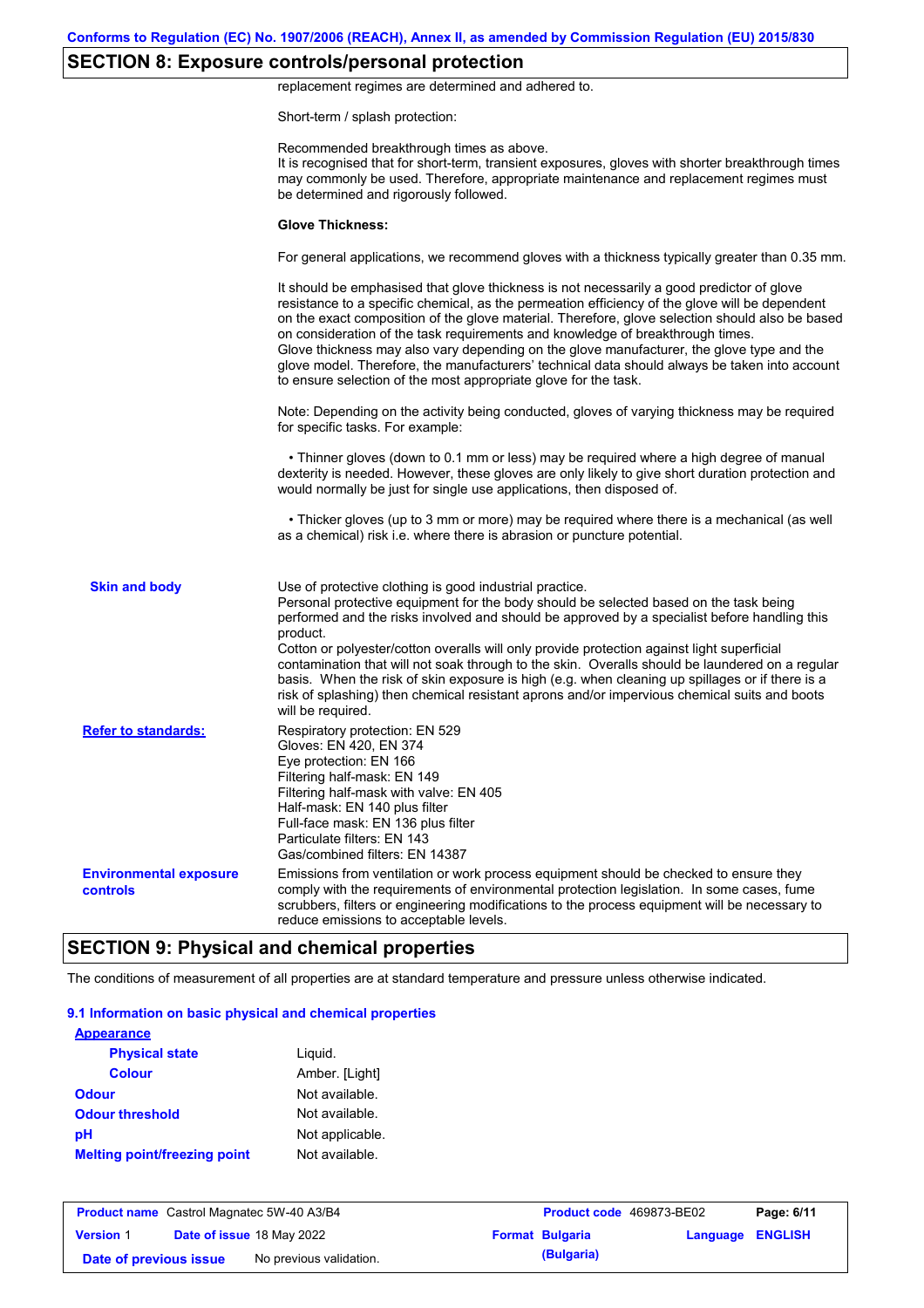## **SECTION 9: Physical and chemical properties**

| Initial boiling point and boiling<br>range             | Not available.                               |
|--------------------------------------------------------|----------------------------------------------|
| <b>Pour point</b>                                      | -42 °C                                       |
| <b>Flash point</b>                                     | Closed cup: 203°C (397.4°F) [Pensky-Martens] |
| <b>Evaporation rate</b>                                | Not available.                               |
| <b>Flammability (solid, gas)</b>                       | Not available.                               |
| <b>Upper/lower flammability or</b><br>explosive limits | Not available.                               |

**Vapour pressure**

Not available.

|                                                   |                                                                                                                             | Vapour Pressure at 20°C |         |                    | Vapour pressure at 50°C |     |               |
|---------------------------------------------------|-----------------------------------------------------------------------------------------------------------------------------|-------------------------|---------|--------------------|-------------------------|-----|---------------|
|                                                   | Ingredient name                                                                                                             | mm Hg kPa               |         | <b>Method</b>      | mm<br>Hg                | kPa | <b>Method</b> |
|                                                   | Distillates (petroleum),<br>hydrotreated heavy<br>paraffinic                                                                | < 0.08                  | < 0.011 | <b>ASTM D 5191</b> |                         |     |               |
|                                                   | Distillates (petroleum),<br>hydrotreated heavy<br>paraffinic                                                                | < 0.08                  | < 0.011 | <b>ASTM D 5191</b> |                         |     |               |
|                                                   | Distillates (petroleum),<br>solvent-dewaxed<br>heavy paraffinic                                                             | < 0.08                  | < 0.011 | <b>ASTM D 5191</b> |                         |     |               |
|                                                   | Lubricating oils<br>(petroleum), C15-30,<br>hydrotreated neutral oil-<br>based                                              | < 0.08                  | 50.011  | <b>ASTM D 5191</b> |                         |     |               |
|                                                   | Lubricating oils<br>(petroleum), C20-50,<br>hydrotreated neutral oil-<br>based                                              | < 0.08                  | < 0.011 | <b>ASTM D 5191</b> |                         |     |               |
| <b>Vapour density</b>                             | Not available.                                                                                                              |                         |         |                    |                         |     |               |
| <b>Relative density</b>                           | Not available.                                                                                                              |                         |         |                    |                         |     |               |
| <b>Density</b>                                    | <1000 kg/m <sup>3</sup> (<1 g/cm <sup>3</sup> ) at 15 <sup>°</sup> C                                                        |                         |         |                    |                         |     |               |
| <b>Solubility(ies)</b>                            | insoluble in water.                                                                                                         |                         |         |                    |                         |     |               |
| <b>Partition coefficient: n-octanol/</b><br>water | Not applicable.                                                                                                             |                         |         |                    |                         |     |               |
| <b>Auto-ignition temperature</b>                  | Not available.                                                                                                              |                         |         |                    |                         |     |               |
| <b>Decomposition temperature</b>                  | Not available.                                                                                                              |                         |         |                    |                         |     |               |
| <b>Viscosity</b>                                  | Kinematic: 86 mm <sup>2</sup> /s (86 cSt) at 40°C<br>Kinematic: 13.5 to 16.2 mm <sup>2</sup> /s (13.5 to 16.2 cSt) at 100°C |                         |         |                    |                         |     |               |
| <b>Explosive properties</b>                       | Not available.                                                                                                              |                         |         |                    |                         |     |               |
| <b>Oxidising properties</b>                       | Not available.                                                                                                              |                         |         |                    |                         |     |               |
| <b>Particle characteristics</b>                   |                                                                                                                             |                         |         |                    |                         |     |               |
| <b>Median particle size</b>                       | Not applicable.                                                                                                             |                         |         |                    |                         |     |               |
| 9.2 Other information                             |                                                                                                                             |                         |         |                    |                         |     |               |
| No additional information.                        |                                                                                                                             |                         |         |                    |                         |     |               |

# **SECTION 10: Stability and reactivity**

| <b>10.1 Reactivity</b>                            | No specific test data available for this product. Refer to Conditions to avoid and Incompatible<br>materials for additional information.                                |
|---------------------------------------------------|-------------------------------------------------------------------------------------------------------------------------------------------------------------------------|
| <b>10.2 Chemical stability</b>                    | The product is stable.                                                                                                                                                  |
| <b>10.3 Possibility of</b><br>hazardous reactions | Under normal conditions of storage and use, hazardous reactions will not occur.<br>Under normal conditions of storage and use, hazardous polymerisation will not occur. |
| <b>10.4 Conditions to avoid</b>                   | Avoid all possible sources of ignition (spark or flame).                                                                                                                |
| <b>10.5 Incompatible materials</b>                | Reactive or incompatible with the following materials: oxidising materials.                                                                                             |

| <b>Product name</b> Castrol Magnatec 5W-40 A3/B4 |  | Product code 469873-BE02         | Page: 7/11 |                        |                         |  |
|--------------------------------------------------|--|----------------------------------|------------|------------------------|-------------------------|--|
| <b>Version 1</b>                                 |  | <b>Date of issue 18 May 2022</b> |            | <b>Format Bulgaria</b> | <b>Language ENGLISH</b> |  |
| Date of previous issue                           |  | No previous validation.          |            | (Bulgaria)             |                         |  |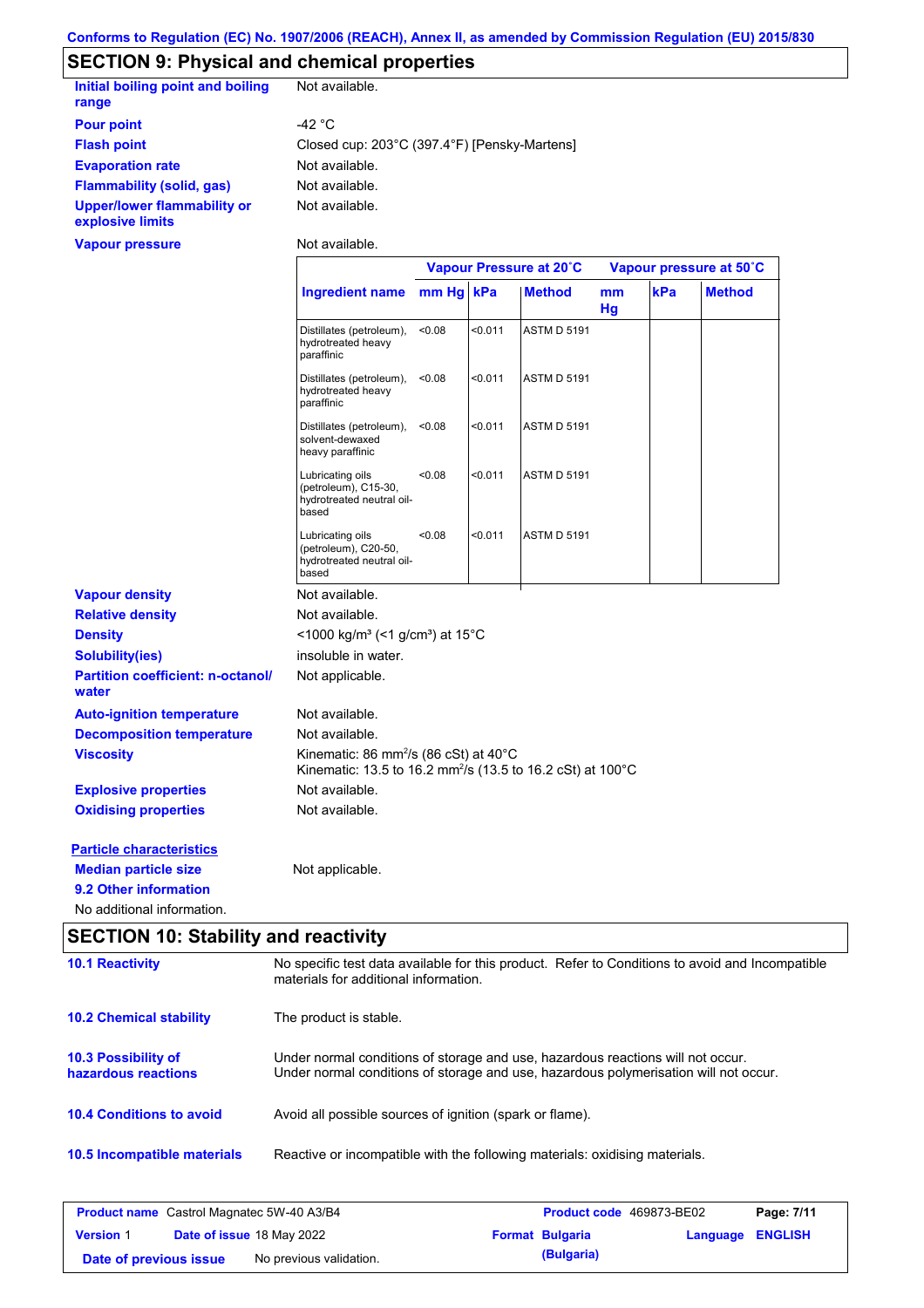### **SECTION 10: Stability and reactivity**

**10.6 Hazardous decomposition products** Under normal conditions of storage and use, hazardous decomposition products should not be produced.

### **SECTION 11: Toxicological information**

| 11.1 Information on toxicological effects          |                                                                                                                                                                                                                                                                                                                                                                                                                 |
|----------------------------------------------------|-----------------------------------------------------------------------------------------------------------------------------------------------------------------------------------------------------------------------------------------------------------------------------------------------------------------------------------------------------------------------------------------------------------------|
| <b>Acute toxicity estimates</b>                    |                                                                                                                                                                                                                                                                                                                                                                                                                 |
| Not available.                                     |                                                                                                                                                                                                                                                                                                                                                                                                                 |
| <b>Information on likely</b><br>routes of exposure | Routes of entry anticipated: Dermal, Inhalation.                                                                                                                                                                                                                                                                                                                                                                |
| <b>Potential acute health effects</b>              |                                                                                                                                                                                                                                                                                                                                                                                                                 |
| <b>Inhalation</b>                                  | Vapour inhalation under ambient conditions is not normally a problem due to low vapour<br>pressure.                                                                                                                                                                                                                                                                                                             |
| <b>Ingestion</b>                                   | No known significant effects or critical hazards.                                                                                                                                                                                                                                                                                                                                                               |
| <b>Skin contact</b>                                | Defatting to the skin. May cause skin dryness and irritation.                                                                                                                                                                                                                                                                                                                                                   |
| <b>Eye contact</b>                                 | No known significant effects or critical hazards.                                                                                                                                                                                                                                                                                                                                                               |
|                                                    | Symptoms related to the physical, chemical and toxicological characteristics                                                                                                                                                                                                                                                                                                                                    |
| <b>Inhalation</b>                                  | No specific data.                                                                                                                                                                                                                                                                                                                                                                                               |
| <b>Ingestion</b>                                   | No specific data.                                                                                                                                                                                                                                                                                                                                                                                               |
| <b>Skin contact</b>                                | Adverse symptoms may include the following:<br>irritation<br>dryness<br>cracking                                                                                                                                                                                                                                                                                                                                |
| <b>Eye contact</b>                                 | No specific data.                                                                                                                                                                                                                                                                                                                                                                                               |
|                                                    | Delayed and immediate effects as well as chronic effects from short and long-term exposure                                                                                                                                                                                                                                                                                                                      |
| <b>Inhalation</b>                                  | Overexposure to the inhalation of airborne droplets or aerosols may cause irritation of the<br>respiratory tract.                                                                                                                                                                                                                                                                                               |
| <b>Ingestion</b>                                   | Ingestion of large quantities may cause nausea and diarrhoea.                                                                                                                                                                                                                                                                                                                                                   |
| <b>Skin contact</b>                                | Prolonged or repeated contact can defat the skin and lead to irritation and/or dermatitis.                                                                                                                                                                                                                                                                                                                      |
| <b>Eye contact</b>                                 | Potential risk of transient stinging or redness if accidental eye contact occurs.                                                                                                                                                                                                                                                                                                                               |
| <b>Potential chronic health effects</b>            |                                                                                                                                                                                                                                                                                                                                                                                                                 |
| <b>General</b>                                     | <b>USED ENGINE OILS</b><br>Combustion products resulting from the operation of internal combustion engines contaminate<br>engine oils during use. Used engine oil may contain hazardous components which have the<br>potential to cause skin cancer. Frequent or prolonged contact with all types and makes of used<br>engine oil must therefore be avoided and a high standard of personal hygiene maintained. |
| <b>Carcinogenicity</b>                             | No known significant effects or critical hazards.                                                                                                                                                                                                                                                                                                                                                               |
| <b>Mutagenicity</b>                                | No known significant effects or critical hazards.                                                                                                                                                                                                                                                                                                                                                               |
| <b>Developmental effects</b>                       | No known significant effects or critical hazards.                                                                                                                                                                                                                                                                                                                                                               |
| <b>Fertility effects</b>                           | No known significant effects or critical hazards.                                                                                                                                                                                                                                                                                                                                                               |

### **SECTION 12: Ecological information**

| <b>12.1 Toxicity</b> |  |  |
|----------------------|--|--|
|                      |  |  |

**Environmental hazards** Not classified as dangerous

#### **12.2 Persistence and degradability**

Expected to be biodegradable.

#### **12.3 Bioaccumulative potential**

This product is not expected to bioaccumulate through food chains in the environment.

| <b>12.4 Mobility in soil</b>                            |                                                                      |
|---------------------------------------------------------|----------------------------------------------------------------------|
| <b>Soil/water partition</b><br><b>coefficient (Koc)</b> | Not available.                                                       |
| <b>Mobility</b>                                         | Spillages may penetrate the soil causing ground water contamination. |

#### **12.5 Results of PBT and vPvB assessment**

Product does not meet the criteria for PBT or vPvB according to Regulation (EC) No. 1907/2006, Annex XIII.

| <b>Product name</b> Castrol Magnatec 5W-40 A3/B4 |  |                                  | Product code 469873-BE02 |                        | Page: 8/11       |  |
|--------------------------------------------------|--|----------------------------------|--------------------------|------------------------|------------------|--|
| <b>Version 1</b>                                 |  | <b>Date of issue 18 May 2022</b> |                          | <b>Format Bulgaria</b> | Language ENGLISH |  |
| Date of previous issue                           |  | No previous validation.          |                          | (Bulgaria)             |                  |  |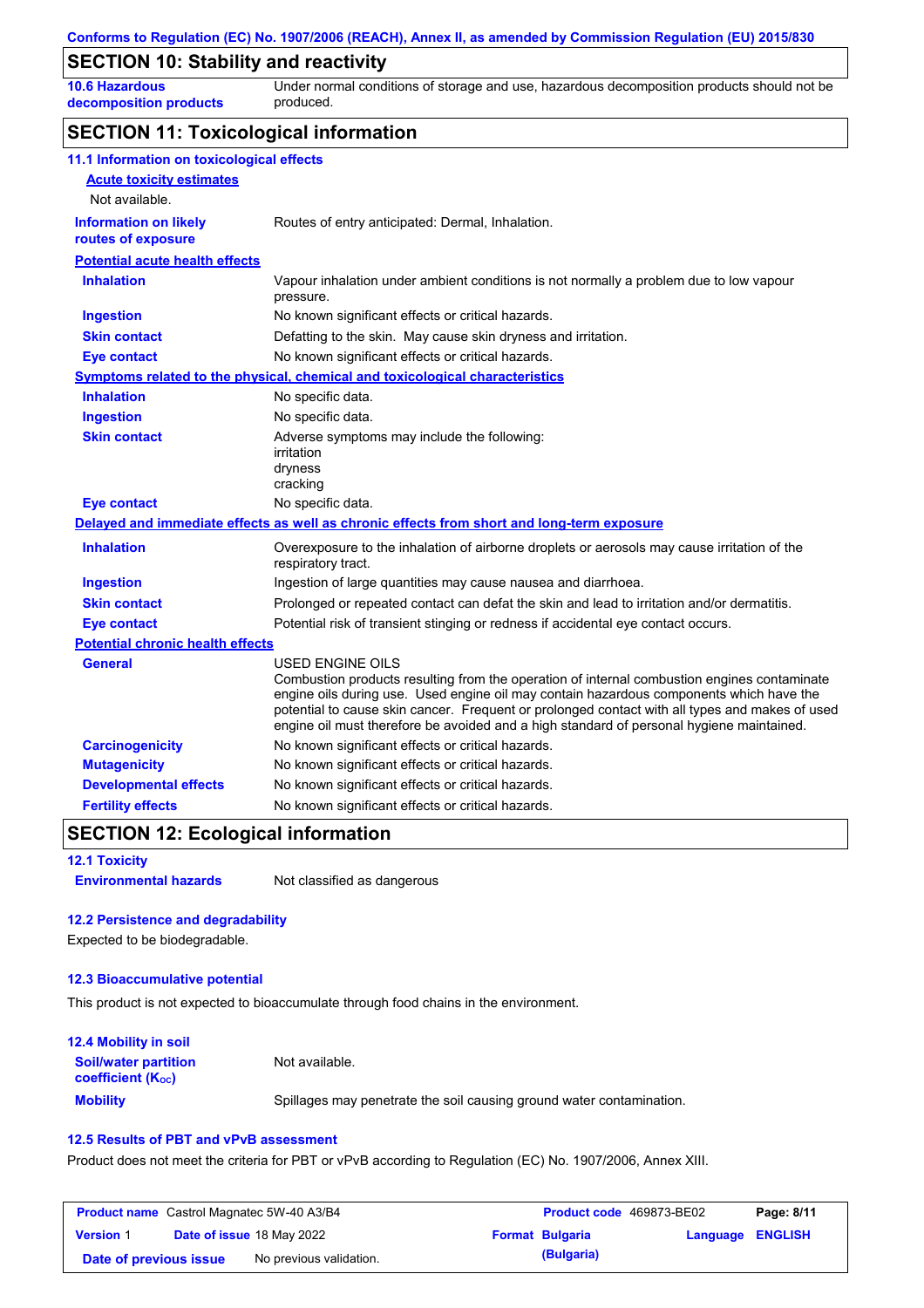### **SECTION 12: Ecological information**

### **12.6 Other adverse effects**

**Other ecological information**

Spills may form a film on water surfaces causing physical damage to organisms. Oxygen transfer could also be impaired.

### **SECTION 13: Disposal considerations**

|  |  | <b>13.1 Waste treatment methods</b> |  |
|--|--|-------------------------------------|--|
|--|--|-------------------------------------|--|

#### **Product**

| <b>Methods of disposal</b> |  |  |  |  |
|----------------------------|--|--|--|--|
|----------------------------|--|--|--|--|

**Hazardous waste** Yes. Where possible, arrange for product to be recycled. Dispose of via an authorised person/ licensed waste disposal contractor in accordance with local regulations.

**European waste catalogue (EWC)**

| Waste code | <b>Waste designation</b>                                         |
|------------|------------------------------------------------------------------|
| 13 02 05*  | Imineral-based non-chlorinated engine, gear and lubricating oils |

However, deviation from the intended use and/or the presence of any potential contaminants may require an alternative waste disposal code to be assigned by the end user.

| <b>Packaging</b>           |                                                                                                                                                                                                                                         |
|----------------------------|-----------------------------------------------------------------------------------------------------------------------------------------------------------------------------------------------------------------------------------------|
| <b>Methods of disposal</b> | Where possible, arrange for product to be recycled. Dispose of via an authorised person/<br>licensed waste disposal contractor in accordance with local regulations.                                                                    |
| <b>Special precautions</b> | This material and its container must be disposed of in a safe way. Empty containers or liners<br>may retain some product residues. Avoid dispersal of spilt material and runoff and contact with<br>soil, waterways, drains and sewers. |
| <b>References</b>          | Commission 2014/955/EU<br>Directive 2008/98/EC                                                                                                                                                                                          |

### **SECTION 14: Transport information**

|                                           | <b>ADR/RID</b> | <b>ADN</b>     | <b>IMDG</b>    | <b>IATA</b>    |
|-------------------------------------------|----------------|----------------|----------------|----------------|
| 14.1 UN number                            | Not regulated. | Not regulated. | Not regulated. | Not regulated. |
| 14.2 UN proper<br>shipping name           |                |                |                |                |
| <b>14.3 Transport</b><br>hazard class(es) |                |                |                |                |
| <b>14.4 Packing</b><br>group              |                |                |                |                |
| 14.5<br><b>Environmental</b><br>hazards   | No.            | No.            | No.            | No.            |
| <b>Additional</b><br>information          |                |                |                |                |

**14.6 Special precautions for user** Not available.

**14.7 Transport in bulk according to IMO instruments** Not available.

### **SECTION 15: Regulatory information**

**15.1 Safety, health and environmental regulations/legislation specific for the substance or mixture EU Regulation (EC) No. 1907/2006 (REACH)**

#### **Annex XIV - List of substances subject to authorisation**

**Annex XIV**

None of the components are listed.

**Substances of very high concern**

None of the components are listed.

| <b>Product name</b> Castrol Magnatec 5W-40 A3/B4 |  |                                  | <b>Product code</b> 469873-BE02 |                        | Page: 9/11              |  |
|--------------------------------------------------|--|----------------------------------|---------------------------------|------------------------|-------------------------|--|
| <b>Version 1</b>                                 |  | <b>Date of issue 18 May 2022</b> |                                 | <b>Format Bulgaria</b> | <b>Language ENGLISH</b> |  |
| Date of previous issue                           |  | No previous validation.          |                                 | (Bulgaria)             |                         |  |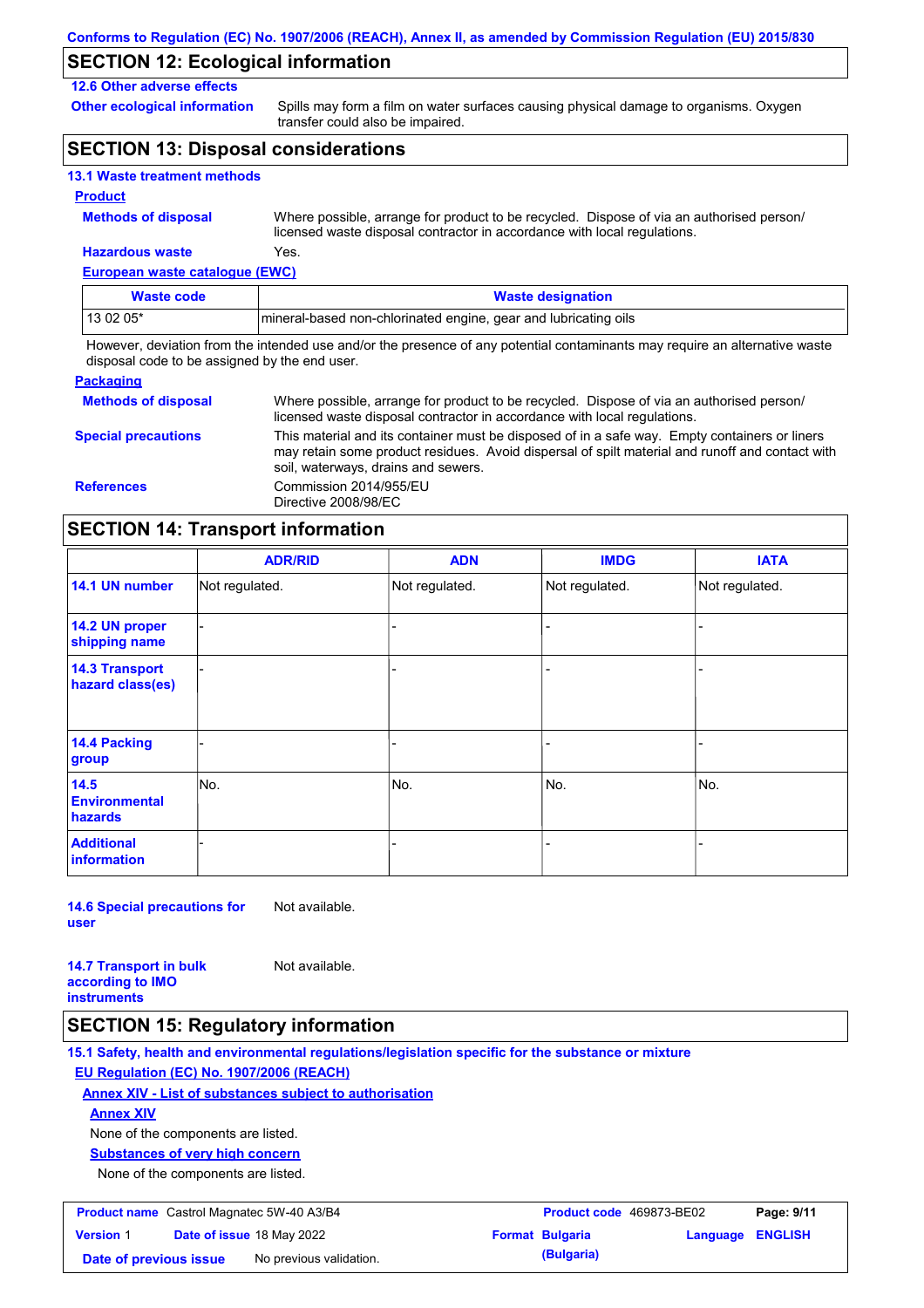## **SECTION 15: Regulatory information**

| EU Regulation (EC) No. 1907/2006 (REACH)                                                                                                                 |                                                                                                                                |
|----------------------------------------------------------------------------------------------------------------------------------------------------------|--------------------------------------------------------------------------------------------------------------------------------|
| <b>Annex XVII - Restrictions</b><br>on the manufacture.<br>placing on the market<br>and use of certain<br>dangerous substances,<br>mixtures and articles | Not applicable.                                                                                                                |
| <b>Other regulations</b>                                                                                                                                 |                                                                                                                                |
| <b>REACH Status</b>                                                                                                                                      | The company, as identified in Section 1, sells this product in the EU in compliance with the<br>current requirements of REACH. |
| <b>United States inventory</b><br>(TSCA 8b)                                                                                                              | All components are active or exempted.                                                                                         |
| <b>Australia inventory (AIIC)</b>                                                                                                                        | All components are listed or exempted.                                                                                         |
| <b>Canada inventory</b>                                                                                                                                  | All components are listed or exempted.                                                                                         |
| <b>China inventory (IECSC)</b>                                                                                                                           | All components are listed or exempted.                                                                                         |
| <b>Japan inventory (CSCL)</b>                                                                                                                            | At least one component is not listed.                                                                                          |
| <b>Korea inventory (KECI)</b>                                                                                                                            | All components are listed or exempted.                                                                                         |
| <b>Philippines inventory</b><br>(PICCS)                                                                                                                  | At least one component is not listed.                                                                                          |
| <b>Taiwan Chemical</b><br><b>Substances Inventory</b><br>(TCSI)                                                                                          | All components are listed or exempted.                                                                                         |
| Ozone depleting substances (1005/2009/EU)                                                                                                                |                                                                                                                                |
| Not listed.                                                                                                                                              |                                                                                                                                |
| Prior Informed Consent (PIC) (649/2012/EU)<br>Not listed.                                                                                                |                                                                                                                                |
| <b>Persistent Organic Pollutants</b><br>Not listed.                                                                                                      |                                                                                                                                |
| <b>EU - Water framework directive - Priority substances</b><br>None of the components are listed.                                                        |                                                                                                                                |
| <b>Seveso Directive</b>                                                                                                                                  |                                                                                                                                |
| This product is not controlled under the Seveso Directive.                                                                                               |                                                                                                                                |

| <b>15.2 Chemical safety</b> |  |
|-----------------------------|--|
| assessment                  |  |

A Chemical Safety Assessment has been carried out for one or more of the substances within this mixture. A Chemical Safety Assessment has not been carried out for the mixture itself.

## **SECTION 16: Other information**

| <b>Abbreviations and acronyms</b>                                              | ADN = European Provisions concerning the International Carriage of Dangerous Goods by<br>Inland Waterway<br>ADR = The European Agreement concerning the International Carriage of Dangerous Goods by<br>Road<br>ATE = Acute Toxicity Estimate<br><b>BCF</b> = Bioconcentration Factor<br>CAS = Chemical Abstracts Service<br>CLP = Classification, Labelling and Packaging Regulation [Regulation (EC) No. 1272/2008]<br>CSA = Chemical Safety Assessment<br>CSR = Chemical Safety Report<br><b>DMEL = Derived Minimal Effect Level</b><br>DNEL = Derived No Effect Level<br>EINECS = European Inventory of Existing Commercial chemical Substances<br>ES = Exposure Scenario<br>EUH statement = CLP-specific Hazard statement<br>EWC = European Waste Catalogue<br>GHS = Globally Harmonized System of Classification and Labelling of Chemicals<br>IATA = International Air Transport Association<br>IBC = Intermediate Bulk Container<br>IMDG = International Maritime Dangerous Goods<br>LogPow = logarithm of the octanol/water partition coefficient<br>MARPOL = International Convention for the Prevention of Pollution From Ships, 1973 as<br>modified by the Protocol of 1978. ("Marpol" = marine pollution)<br>OECD = Organisation for Economic Co-operation and Development |                                      |          |                |
|--------------------------------------------------------------------------------|-----------------------------------------------------------------------------------------------------------------------------------------------------------------------------------------------------------------------------------------------------------------------------------------------------------------------------------------------------------------------------------------------------------------------------------------------------------------------------------------------------------------------------------------------------------------------------------------------------------------------------------------------------------------------------------------------------------------------------------------------------------------------------------------------------------------------------------------------------------------------------------------------------------------------------------------------------------------------------------------------------------------------------------------------------------------------------------------------------------------------------------------------------------------------------------------------------------------------------------------------------------------------------------------|--------------------------------------|----------|----------------|
| <b>Product name</b> Castrol Magnatec 5W-40 A3/B4                               |                                                                                                                                                                                                                                                                                                                                                                                                                                                                                                                                                                                                                                                                                                                                                                                                                                                                                                                                                                                                                                                                                                                                                                                                                                                                                         | Product code 469873-BE02             |          | Page: 10/11    |
| <b>Version 1</b><br><b>Date of issue 18 May 2022</b><br>Date of previous issue | No previous validation.                                                                                                                                                                                                                                                                                                                                                                                                                                                                                                                                                                                                                                                                                                                                                                                                                                                                                                                                                                                                                                                                                                                                                                                                                                                                 | <b>Format Bulgaria</b><br>(Bulgaria) | Language | <b>ENGLISH</b> |